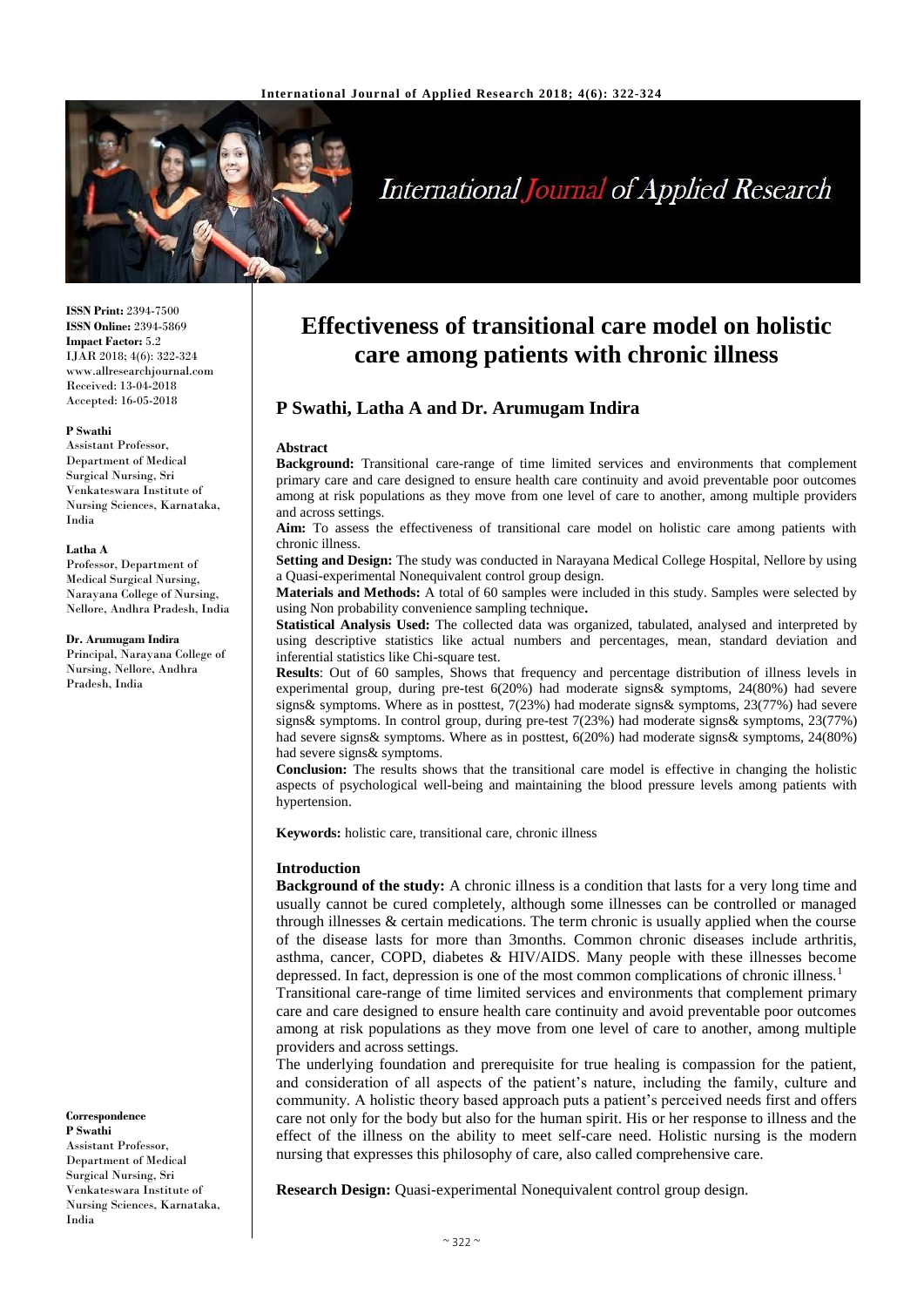**Research Setting:** The study was conducted in Narayana Medical College Hospital, Nellore by using a Quasiexperimental Nonequivalent control group design.

**Sampling Technique:** Non probability convenience sampling technique.

**Sample Size:** A Total of 60 samples were evaluated.

**Data collection procedure:** The data collection procedure was done for a period of 6 weeks from 17/2/16 to 18/3/16. After obtaining formal written permission from the Medical Superintendent, data collection procedure was carried out for 6 weeks. The subjects were informed by the investigator

about the purpose of the study and their written consent was obtained. A total 60 hypertensive patients who met the inclusion criteria were selected by using the non-probability convenience sampling technique. Among them 30 were assigned to experimental and 30 were assigned to control group. After collection of data, the intervention is started and provided 7 days. For each intervention 30 minutes time was taken. 7 days were interventions were provided.

**Statistical Analysis Used:** The collected data was organized, tabulated, analysed and interpreted by using descriptive statistics like actual numbers and percentages, mean, standard deviation and inferential statistics like Chisquare test.



**Fig 1:** Holistic care on chronic illness patients of social well being

**Fig: 1** shows that frequency and percentage distribution of illness levels in experimental group, during pre-test all are 30(100%) had good. Where as in posttest, all are 30(100%) had good. In control group, during pre-test 29(97%) had good, 1(3%) had fair. Where as in posttest, 29(97%) had good, 1(3%) had fair.



**Fig 2:** Holistic care on chronic illness patients' psychological well-being.

**Fig: 2** Shows that frequency and percentage distribution of illness levels in experimental group, during pre-test 6(20%) had moderate signs& symptoms, 24(80%) had severe signs& symptoms. Where as in posttest, 7(23%) had moderate signs& symptoms, 23(77%) had severe signs& symptoms. In control group, during pre-test 7(23%) had moderate signs& symptoms, 23(77%) had severe signs& symptoms. Where as in posttest, 6(20%) had moderate signs& symptoms, 24(80%) had severe signs& symptoms

**Table 1:** Effectiveness of holistic care among patients with chronic illness

| Chronic illness    | Pre test        |       | Post test   |       | Paired "t" test           |
|--------------------|-----------------|-------|-------------|-------|---------------------------|
|                    | Mean            | S.D   | <b>Mean</b> | S.D   |                           |
| Experimental Group | าา รว<br>د د. ک | 2.224 | 22.20       | 2.024 | 2.408 t=2.04 P<0.05 $S^*$ |

Table: 1shows that effectiveness of holistic care among patients with chronic illness. In experimental group pretest illness mean value is 22.53 with S.D 2.224. In posttest the chronic illness mean value is 22.20 with S.D 2.024. The calculated value of holistic care 2.408, the tabulated value of holistic care 2.04. The calculated value is greater than the